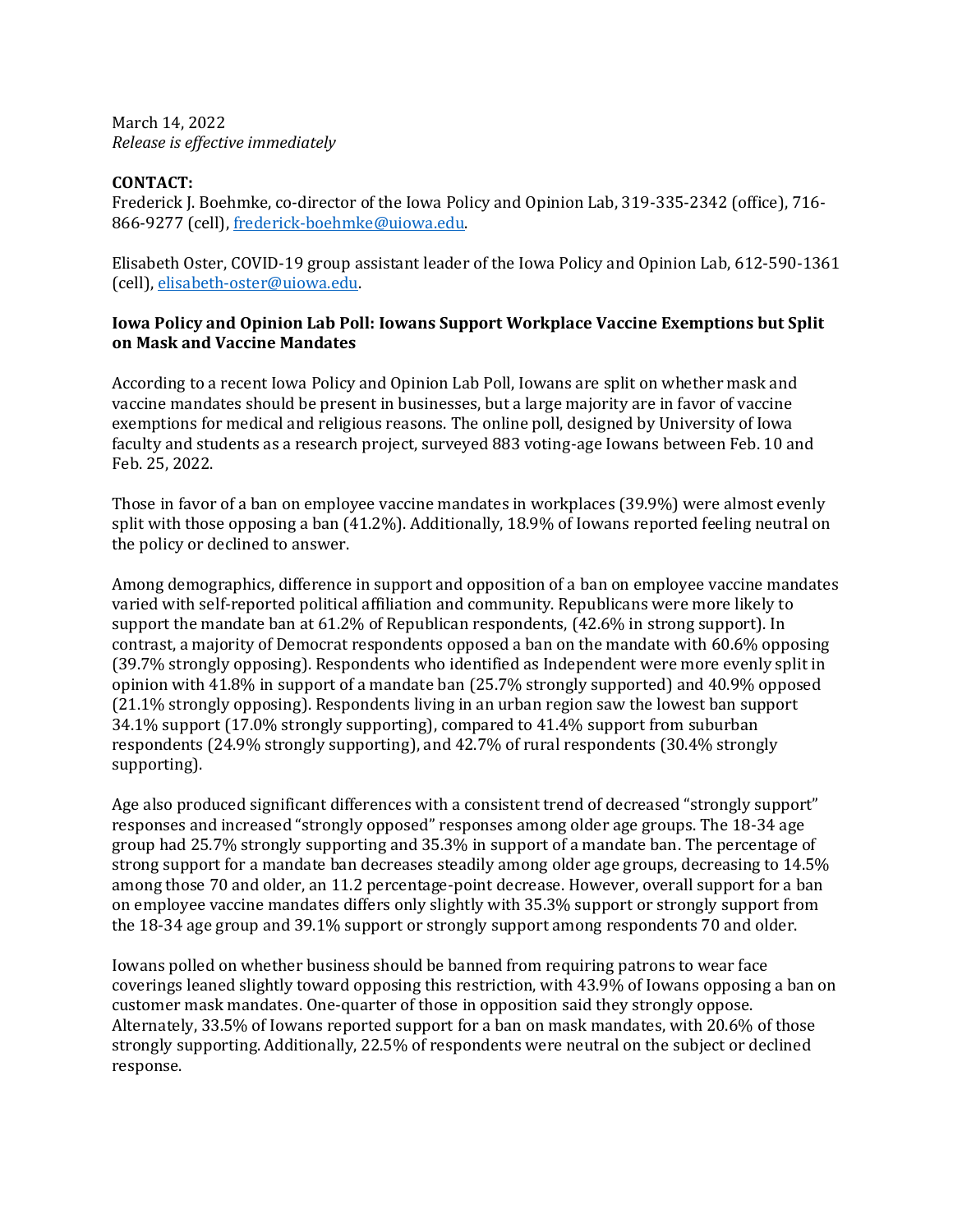Support for a mask mandate ban varied most by sex and party affiliation. A majority of females opposed a ban on mask mandates at 50.1% (28.3% strongly opposing) while 37.6% of males opposed a ban (22.3% strongly opposing). Of males, 38.5% were in support of a mask mandate ban (25.5% strongly supporting) whereas 28.7% of females reported support for a ban (15.8% strongly supporting.

When it came to party identification, the majority of Republican respondents, 52.8%, supported support for a ban, with 34.5% strongly supporting. Conversely, the majority of Democrats were in opposition to a mask mandate ban, with 64.0% overall opposition (43.8% strongly opposing). Respondents who identified as Independent were more even split with 32.4% ban support (22.0% strongly supporting) and 42.3% opposing a mandate ban (19.8% strongly oppose). Across age groups, opposition toward a mask mandate ban increased by 10.6 percentage points between the youngest age group, ages 18-34, and the oldest age group, 70 and older. Of 18-34-year-olds, 40.7% opposed the ban (22.8% strongly opposing) compared to 51.3% of respondents 70 and older (30.3% strongly opposing).

A majority of Iowans, 52.2%, support exemptions to workplace COVID-19 requirements for medical and religious reasons, with 28.8% strongly supporting. About one-quarter of Iowans (25.9%) oppose vaccine exemptions, with 12.6% strongly opposing. Additionally, 22.0% of respondents were neutral on the policy or declined to answer.

Significant difference was observed by political affiliation and age categories when it came to vaccine exemptions. A large majority of Republican respondents, 67.2%, supported supporting exemptions, with 44.9% strongly supporting. Conversely, 13.8% of Republicans opposed exemptions (6.4% strongly opposing). A smaller share of Democrat respondents, 44.2%, opposed exemptions, with 23.3% strongly opposed, and 29.3% of Democrats supported exemptions (11.6% strongly supporting). The majority of Independent respondents, 58.4%, supported exemptions (30.2% strongly supporting) and 21.2% opposed (9.3% strongly opposing).

Support for exemptions decreased as age increased. Of the 18-34 category, 52.3% supported exemptions (28.8% strongly supporting). The age group of 70 and older reported 43.3% support (22.1% strongly supporting). Comparing youngest to oldest age category indicates a 9.0 percentage-point decrease in support; with the exemption reaching its highest support among 35- 54-year-olds at 57.4%, this decrease is steady. The same trend is present with increased exemption opposition with older age, showing 23.5% of 18-34-year-olds opposing (12.8% strongly opposing) and 33.0% of respondents 70 and older opposing (20.1% strongly opposing). The difference between youngest and oldest age categories produces a 9.5 percentage point increase in opposition with a steady trend upward.

**Respondent identification:** The Iowa Social Science Research Center (ISRC) contracted with a respected web panel vendor to field the survey to a demographically representative sample of up to 900 respondents. Respondents invited to complete the web survey were Iowa adults, aged 18-120 years, recruited for participation via web panel. To obtain a census-representative sample, quotas were set on the following demographics: sex, age, and urbanicity.

**Sample:** 883 voting-age resident in Iowa, margin of error +/-3.4%.

**Weighting:** Reported results are weighted by age, sex, and party identification.

**About the Iowa Policy and Opinion Lab**